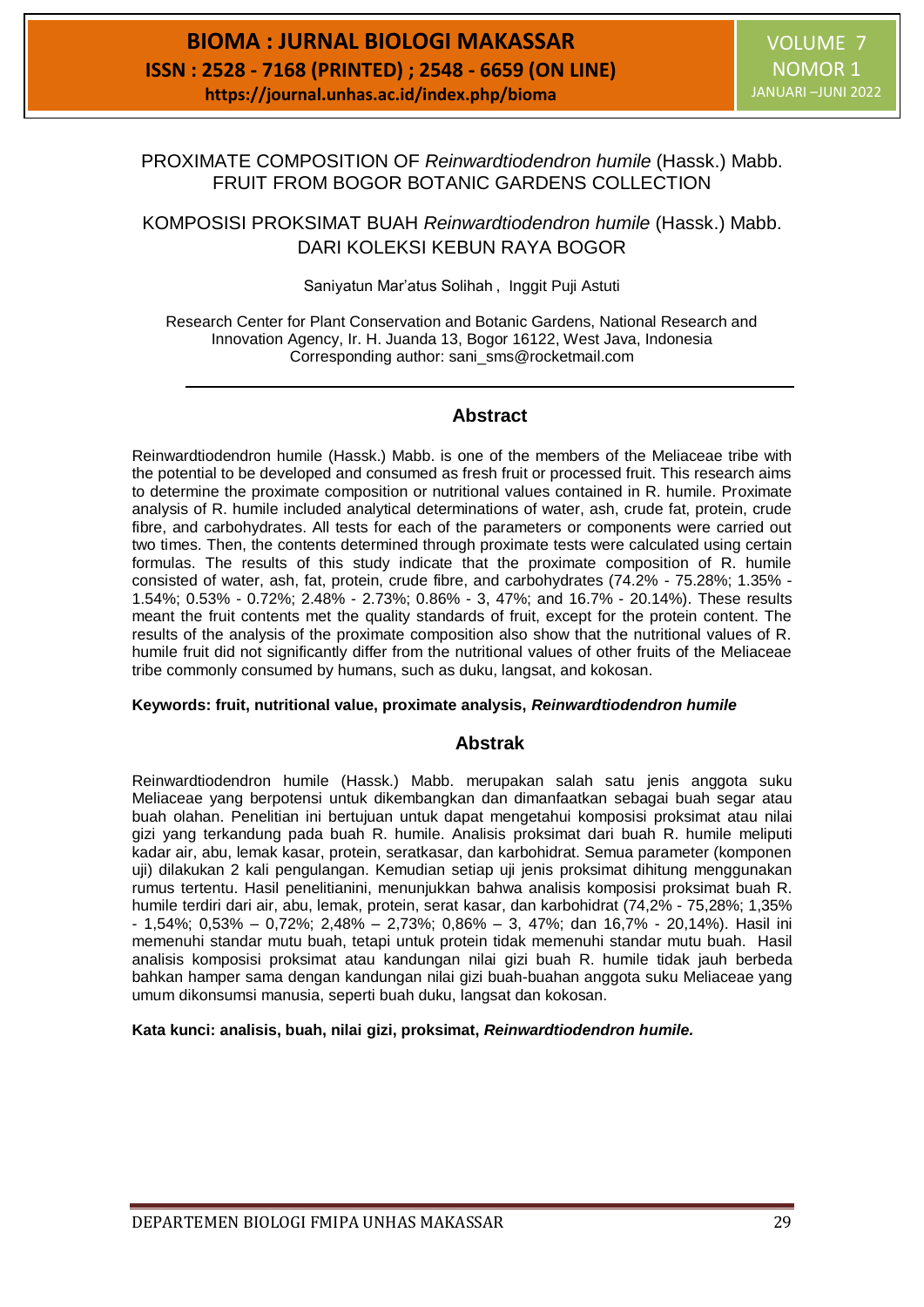# **SOLIHAH , S.M., DAN INGGIT P.A., 2022. KOMPOSISI PROKSIMAT…….BIOMA; 7 (1) : 29-36**

### **Introduction**

*Reinwardtiodendron humile* (Hassk.) Mabb. is a member of the Meliaceae tribe with a fruit potential. Jansen, Jukema, Oyen, & Lingen (1992) reported that *R. humile* tastes sour but is edible. The utilization of *R. humile* as fruit in Indonesia is still relatively rare. *R. humile* is reported to be consumed as fresh fruit when it is ripe in Jambi by the Sungai Tapa community, whereas the wood from its main stem is used for firewood (Rahayu, Susiarti, & Purwanto, 2007). The research results of Astuti & Solihah (2018) explained that the taste of ripe *R. humile* from the collection in the Bogor Botanical Gardens was sweet like *Lansiumparasiticum* (duku), but the flesh was thinner than *duku*. Based on the previous studies, it can be predicted that *R. humile* contains various nutrients needed by the body, just like *duku*.

The proximate contents of *R. humile* have been thought to be similar to those of *duku*. However, to find further about the nutrients mostly contained in *R. humile* requires a proximate analysis. According to Mayanti (2009), the proximate contents of *duku* were 0.7% protein, 0.6% ash, 3.2% fibre, 86% water, and no fat (0). The results were reinforced by data reported by Hesti & Apriyani (2015) who found that *duku*  contained 1% of protein, 0.2% of fat, and 88.62% water. Meanwhile, based on the research results of Rohin et al., (2016), *duku* had 1.0 - 1.5% of protein and 0.2 - 0.5% of fat.

The previous studies have mostly focused on *duku*,leaving a research gap in the complete information about the nutritional contents of *R. humile*. Economically, this fruit has the potential to be developed and consumed as either fresh fruit or processed fruit. Therefore, this research aims to determine the proximate composition of *R. humile* for better use and development of the fruit.

# **Material and methods**

#### **Time and Research Location**

This study was conducted from April 2016 to April 2018 in the nursery of Bogor Botanical Gardens – LIPI and in the laboratory of Research Center for Biological Resources and Biotechnology – Research and Community Empowerment Institutions, IPB.

#### **Materials and Tools**

The material used in this study was fresh *R. humile* obtained from the collection of the Bogor Botanical Gardens. The chemicals used were 150 ml hexane solvent, 0.25 gram selenium, 3 ml concentrated H2SO4, 50 ml distilled water, 20 ml 40% NaOH, 10 ml 2% H3B03, 2 drops of Brom Cresol Green-Metyl Red Indicator, 0.1N HCl, 100 ml 1.25% H2SO4, 20 – 30 ml boiling water, 1.25% NaOH, 25 ml 1.25% H2SO4, and 25 ML alcohol.

The tools used in this study included: porcelain cups, ovens, stopwatches, analytical scales, cotton, filter paper, Soxhlet flasks, Kjeldahl flasks, Erlenmeyer flasks, Buchner funnels, furnaces, Pyrex glass, micropipette (Brand), aluminium foil, vortex, rotary evaporator, electric heater, and desiccator.

#### **Proximate Composition Analysis Procedure**

The proximate analysis of *R. humile* was done to determine water, ash, crude fat, crude protein, crude fibre, and carbohydrate contents. The tests of all parameters (components) were repeated twice.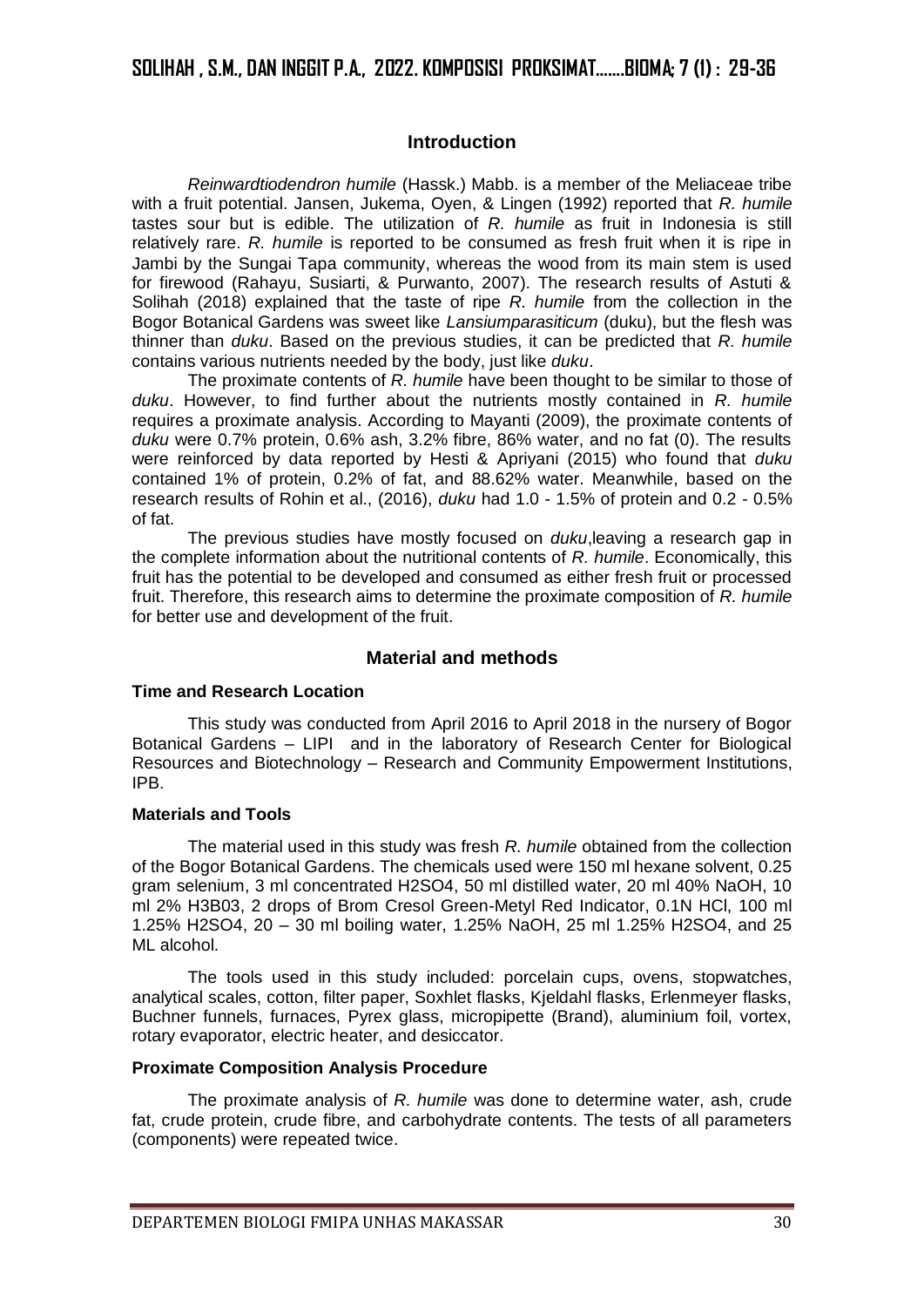### **1. Water content determination**

A total of 1 gram of sample was weighed in a cup, then put in an oven with a temperature of 105˚C for 8 hours. Next, it was weighed and calculated using the formula to follow Sudarmadji (1989); Rompas, Runtuwene, & Koleangan (2016) which was modified:

> Water content  $=$ Sample weight (fresh − dry)  $\frac{1}{\pi}$  x 100%<br>fresh sample weight

### **2. Ash content determination**

1 gram of sample was placed in a porcelain cup and then burned until no more smoke was produced. Subsequently, it was burned in a 600˚C furnace for 4 hours, and then weighed and calculated using the formula:

$$
Ash\ content = \frac{Ash\ weight}{sample\ weight} \ x\ 100\%
$$

#### **3. Crude fat content determination**

A 2 gram sample was spread over cotton on top of dry paper and rolled into a thimble, then put into a Soxhlet flask. After that, the sample was extracted in 6 hours with 150 ml fat solvent (hexane). The extracted fat was subsequently dried in an oven at a temperature of 100 $^{\circ}$ C for 1 hour (Landeng, Suryanto, & Momuat, 2017) was modified. The formula for calculating the fat content is:

*Fat content* = 
$$
\frac{Extracted fat weight}{Sample weight} \times 100\%
$$

#### **4. Crude protein content determination**

In this research, crude protein was determined by the Kjeldahl method. A sample of 0.25 grams was put in a 100 ml Kjeldahl flask, and 0.25 grams of selenium and 3 ml of concentrated H2SO4 were added to it. Destruction (heating in a boiling state) followed for 1 hour, until the solution was clear. Once the solution cooled off, 50 ml of aquadest and 20 ml 40% NaOH were added and then it was distilled. The distilled product was stored in an Erlenmeyer flask containing a mixture of 10 ml of 2% H3BO3 and 2 drops of pink Bromine Cresol Green-Methyl Red indicator. Once the volume of the distillate reached 10 ml and bluish green in colour, the distillation was stopped and titrated with 0.1N HCl until it turned pink. The same treatment was also done on the blank. With this method, the total nitrogen obtained was calculated using the formula:

$$
\%N = \frac{(S - B)X NHClx14}{W \times 1000} \times 100\%
$$

Notes:  $S =$  titrant sample volume (ml);  $B =$  blank titrant volume (ml);  $w =$  dry sample weight (mg). Protein content was determined by multiplying the nitrogen content by the factors for various foodstuffs in the range of 5.18 – 6.38 (AOAC, 1980).

#### **5. Crude fibre content determination**

A 1-gram sample was dissolved with 100 ml 1.25% H2SO4, heated to boiling level, and destructed for 30 minutes. After that, it was strained with filter paper and with the help of the Buchner funnel. The filter residue was rinsed with 20-30 ml boiling water and 25 ml of water for 3 times. The residue was destructed with 1.25% NaOH for 30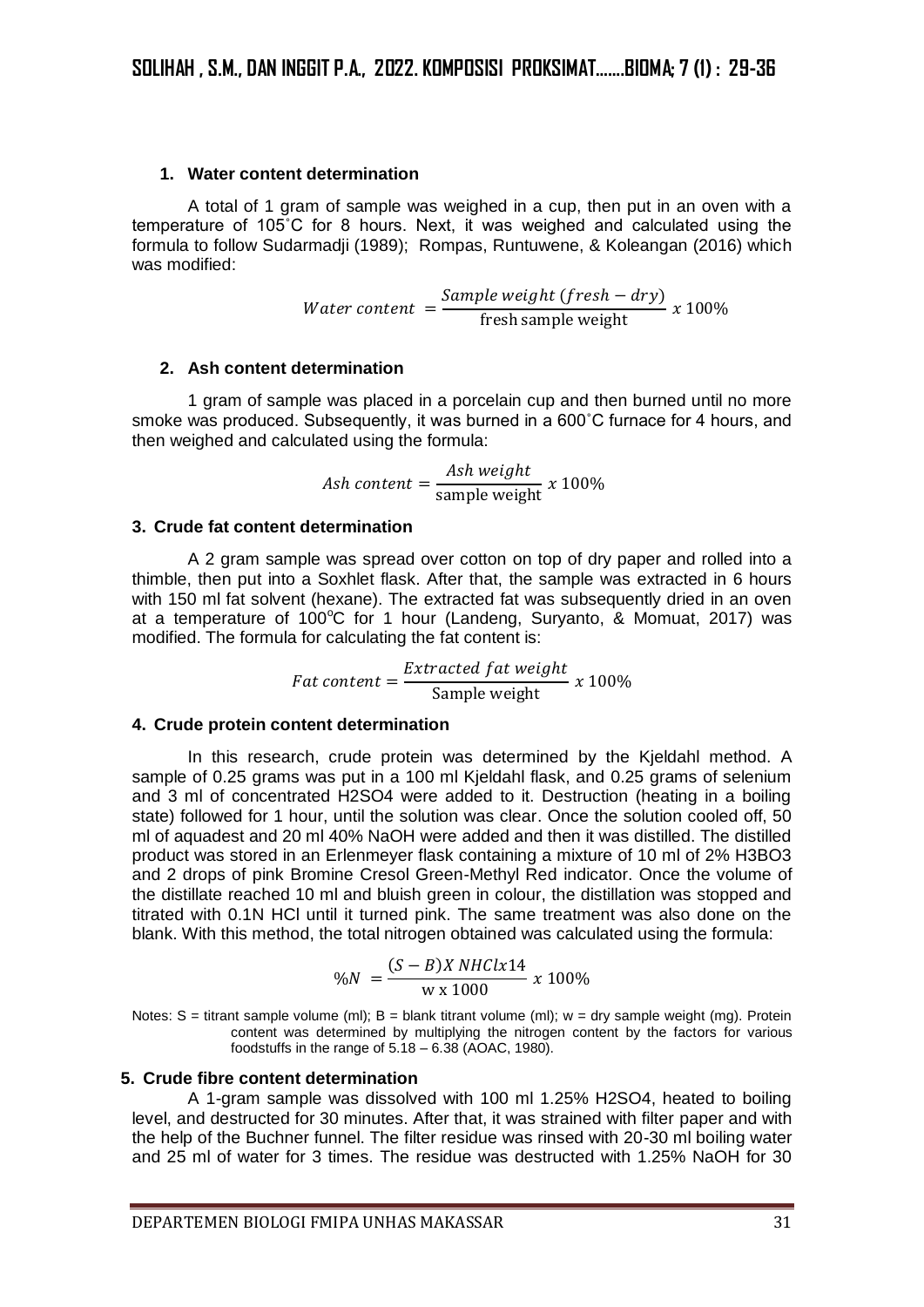minutes. Then, it was strained in the same manner and rinsed in succession with 25 ml of boiling 1.25% H2SO4, 25 ml of water for 3 times, and 25 ml of alcohol. The residue and filter paper were transferred to a porcelain cup and dried in a 130˚C oven for 2 hours. Once cooled off, the residue along with the porcelain cup was weighed (A), and then put into a 600˚C furnace for 30 minutes, cooled and weighed again (B). The crude fibre content was calculated using the formula:

Crude fibre content  $=$   $\frac{crude$  fibre weight  $\frac{\text{true}}{\text{sample weight}}$  x 100%

Notes: **Crude Fibre Weight= W – W 0**  $W =$ Residual weight before burning in the furnace  $= A - (filter paper weight + cup)$ : A : residual weight + filter paper + cup  $W<sup>0</sup>$  = Residual weight after burning in the furnace  $= B - (cup weight) : B : residual weight + cup$ 

#### **6. Carbohydrate content determination**

Total carbohydrate content was determined by the carbohydrate-by-difference method, namely:  $100\%$  - (water content + ash + protein + fat). N-free protein content indicates the amount of digestible carbohydrate content of a food ingredient, determined with 100% - (water content  $+$  ash  $+$  fat  $+$  protein  $+$  crude fibre).

# **Results and Discussion**

# **Result**

The fruit analysed in this research was *R. humile*. The results of the proximate analysis of fresh *R. humile* are presented in Table 1.

| No. | Type of<br><b>Proximate</b> | Fruit (seed and aryl) |         |         | Whole fruit (with its skin) |         |         |
|-----|-----------------------------|-----------------------|---------|---------|-----------------------------|---------|---------|
|     |                             | %                     |         |         | %                           |         |         |
|     |                             | $R_1$                 | $R_{2}$ | Average | R <sub>1</sub>              | $R_{2}$ | Average |
| 1.  | Water content               | 73.84                 | 74.56   | 74.2    | 74.95                       | 75.61   | 75.28   |
| 2.  | Ash                         | 1.52                  | 1.55    | 1.54    | 1.33                        | 1.37    | 1.35    |
| 3   | Fat                         | 0.50                  | 0.55    | 0.53    | 0.70                        | 0.74    | 0.72    |
| 4.  | Protein                     | 2.71                  | 2.75    | 2.73    | 2.48                        | 2.48    | 2.48    |
| 5.  | Crude fibre                 | 0.84                  | 0.88    | 0.86    | 3.36                        | 3.58    | 3.47    |
| 6.  | Carbohydrate                | 20.59                 | 19.71   | 20.14   | 17.18                       | 16.22   | 16.7    |

| Table 1. Result of The Proximate Analysis of R. humile (Hasil Analisis Proksimat <i>R. humile</i> ) |  |
|-----------------------------------------------------------------------------------------------------|--|
|-----------------------------------------------------------------------------------------------------|--|

**Notes:**  $R_1$ = First repeat,  $R_2$ = Second repeat

# **Discussion**

Table 1. Shows that the average water contents of *R. humile*, both in the forms of seed and aryl and in whole (with peels), from 2 repetitions were 74.2% and 75.28%. Water content is one of the most important characteristics in food. According to Winarno (1997); , water content can affect several physical properties, such as appearance, texture, and taste in food. It also determines the freshness and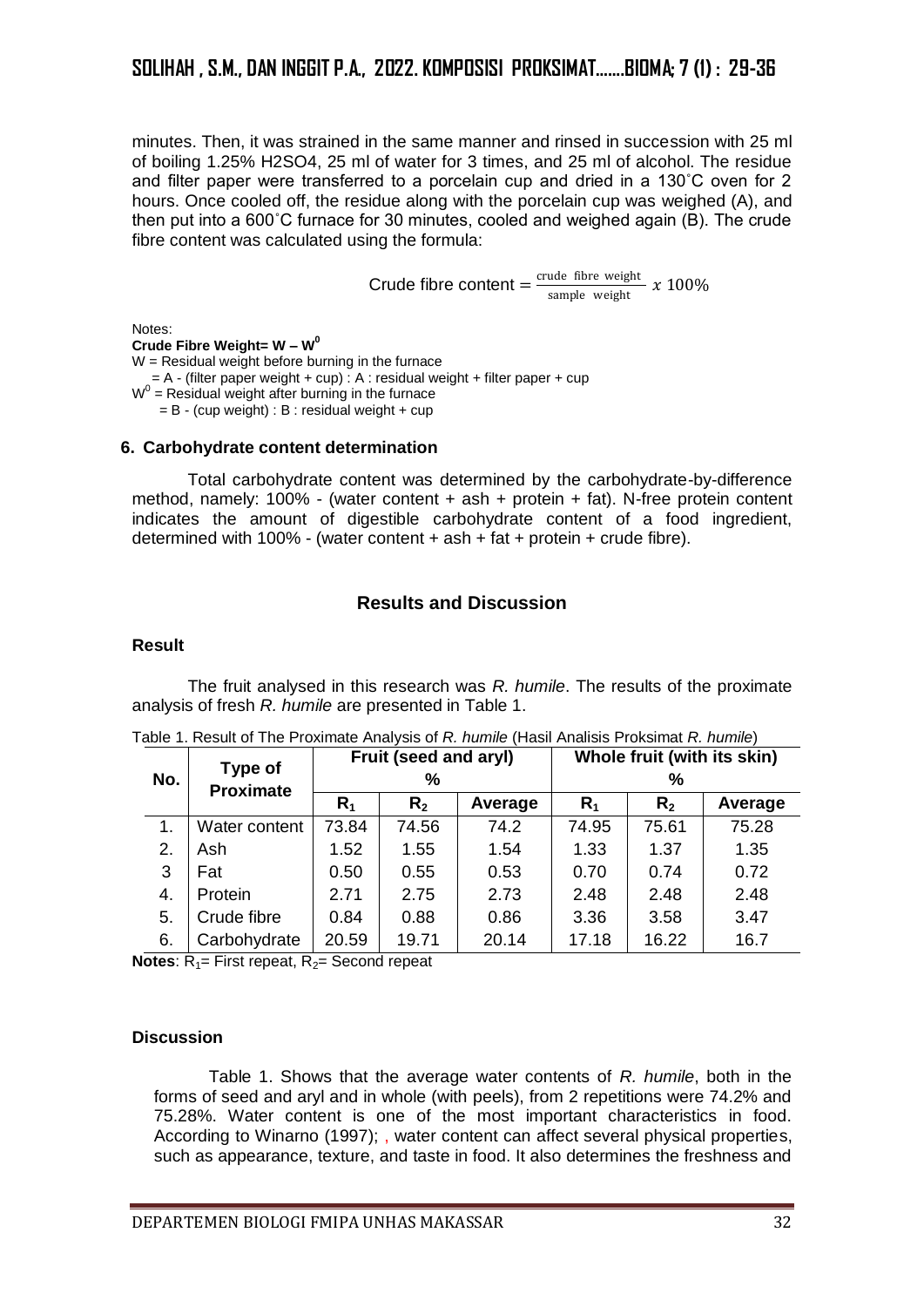durability of food. High water content causes bacteria, mould, and yeast to easily multiply, resulting in changes in food (Winarno, 1997). The water content of *R. humile* is lower when compared to the water content of *duku*. Mayanti (2009); Badan Litbang Pertanian (2012) reported that *duku* had water content of 82% - 86%. In the same vein, Nur'aini & Apriyani (2015) reported *duku* to have 88.6% of water content. This high content of water is thought to be related to the thickness of the fruit flesh (aryl), where *R. humile* flesh is thinner than the *duku* flesh. *R. humile* water content is also lower than that of *Lansium domesticum* (langsat), which according to Tilaar et al., (2007), had 84% water content. According to Dewi & Dewi (2015), the standard quality of fresh fruit in terms of water content is that it contains  $75 - 95\%$ water, and in *R. humile* the water content was 74.2% - 75.28%. Hence, the water content of *R. humile* met the fruit quality standards.

Another element which is classified as micronutrient is the ash content. Ash content in food is related to the content of inorganic minerals. Testing of ash content, according to Sudarmadji, Bambang & Suhardi (1997), is to determine the amount of minerals that cannot be burned in organic materials through the combustion process. The results of the analysis of *R. humile* indicate that the ash content was 1.35% - 1.54%. When compared to *Lansium domesticum* var. *kokosan* (*kokosan*) and *langsat*, the ash contentin *R. humile* is higher because according to Tilaar et al. (2007), the ash content in *kokosan* and *langsat* was only 0.6%. Salim, Sulistyaningrum, Isnawati, Sitorus, Yahya, & Ni'mah(2016), also explained that the water content of *duku* fruit skin extract was 0.17% - 0.27%.

The test results of *R. humile* fat content indicated an amount of 0.53% - 0.72%, while the fat content of *duku* was between 0.2% - 0.5% (Hesti & Apriyani, 2015; Rohin et al., 2016). These results indicate that the fat content of *R. humile* is higher than the fat content of *duku*. When compared to other members of the Meliaceae tribe, such as *kokosan*, the fat content of *R. humile* fruit is also higher. This is so because according to Godam (2013), the fat content in cocoa was only 0.2%. According to Dewi & Dewi (2015), fruit fat content indicates relatively lowquality standards of fruit, except for avocados and olives (olives) which contain up to 20% oil.

Analysis of proteins in food is also important to determine the total protein content of a food ingredient. Based on the test results, *R. humile* contained protein of 2.48% - 2.73%. Some research results show that the protein content of *duku* was only 0.7% (Mayanti, 2009); 1% (Hesti & Apriyani, 2015), and 1.0% - 1.5% (Rohin et al, 2016). These reports demonstrate that the protein content of *R. humile* is higher than that of *duku*. When compared to *kokosan*, the protein content of *R. humile* is higher, because the protein content of *kokosan* was only 1.6% (Godam, 2013; Norhayati, et al.,2016). According to Dewi & Dewi (2015), the amount of protein in fruit is generally relatively small, which is around or less than 1%. However, *R. humile* contained more than 1%. Thus, *R. humile* can be considered a good source of protein.

Besides water, ash, protein, and fat, fibre is also an important micronutrient in fruit. In nutrition science, Kusharto (2006) mentions that vegetable and fruit fibers what we eat is called crude fiber (crude fiber). Poedjiadi & Supriyanti (1994); Salimna, Izzati, & Haryanti (2014) defined fibre as a part of plant cells that cannot be digested by the body's enzymes and consists of cellulose. Praseptiangga, Aviany & Parnanto (2016); Kusharto (2006) added that other compositions, besides cellulose, contained in fibre include pectate, hemicellulose, and several types of glycoproteins. The fibre content in a fruit depends on its type. The results of the analysis of the crude fibre content in *R. humile* fruit showed an amount of 0.86% - 3.47%. Based on the results, the crude fibre content in *R. humile* fruit is significantly different from that in *langsat*, which was equal to 0.80% (Tilaar et al., 2007).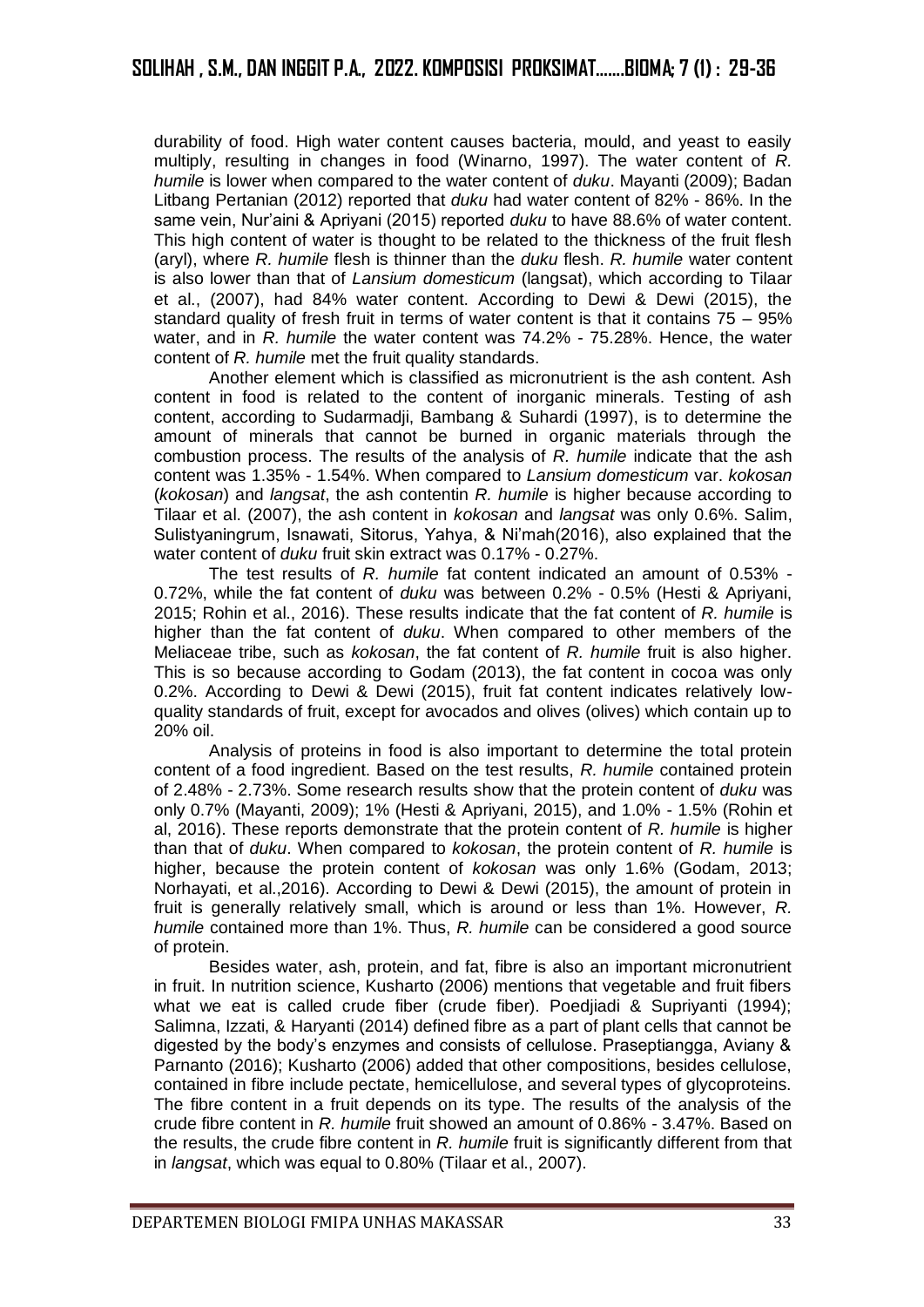The type of nutrient that is also very important for the body is carbohydrate. Carbohydrates or charcoal hydrates are compounds that are formed from carbon hydrogen and oxygen molecules. The main function of carbohydrates is to produce energy in the body, where each gram produces 4 calories (Hutagalung, 2004). The carbohydrate test on *R. humile* fruit yielded an amount of 16.7% - 20.14%. Compared to the content of its relatives of the same tribe, namely *duku* and *langsat*, the carbohydrate content in *R. humile* is higher. According to an Anonymous source (2010); Darmadi, Pradha, & Setiawan (2018); Anonymous (2013), the carbohydrate content in *duku* and *langsat* was only 7.8% - 16,1%. Likewise, when compared to *kokosan*, the carbohydrate content of *R. humile* is also higher. According to Godam (2013), the carbohydrate content in *kokosan* was only 13%. Dewi & Dewi (2015), explained that the quality standards for carbohydrate content of fruit is high, ranging from 2 - 40%, depending on the type of fruit and its maturity. Thus, that it can be said that the carbohydrate content in *R. humile* met the fruit quality standards.

The proximate contents of *R. humile* revealed in this research, especially for water, ash, fat, protein, crude fibre, and carbohydrate contents, are not significantly different from the proximate contents in the fruit relatives of the tribe, namely *duku*, *langsat*, and *kokosan*, which are commonly consumed by the public. In terms of fruit quality standards, the nutritional values or proximate contents of *R. humile* have met the fruit quality standards. This shows that *R. humile* can be developed as a commodity of fresh fruit for consumption. This argument is supported by Astuti & Solihah (2018) who reported that *R. humile* can be eaten by both humans and animals.

In addition to nutritional contents, the fruit contains vitamins A and C, which are both needed by the body to support eye health, prevent infection, and reduce stress. However, this research did not test *R. humile* for vitamin C content. Given the vitamins in fruit are important nutritional values, it is necessary to do further research on the vitamin contents in *R. humile*. Hence, besides being consumed as fresh fruit, the fruit can also be developed into processed products.

# **Conclusion**

Based on the results of the research, it can be concluded that the proximate composition of *R. humile* consisted of water, ash, fat, protein, crude fibre, and carbohydrates (74.2% - 75.28%; 1.35% - 1.54%; 0.53% - 0.72%; 2.48% - 2.73%; 0.86% - 3.47%; and 16.7% - 20.14%). These contents meet the quality standards of fruit, except for protein content because the protein content in *R. humile* was higher compared to the quality standards of fruit. The results of the proximate composition or nutritional value analysis of *R. humile* are not significantly different from, and even almost the same, as those of the fruit relatives of the Meliaceae tribe that are commonly consumed by humans, such as *duku*, *langsat*, and *kokosan*.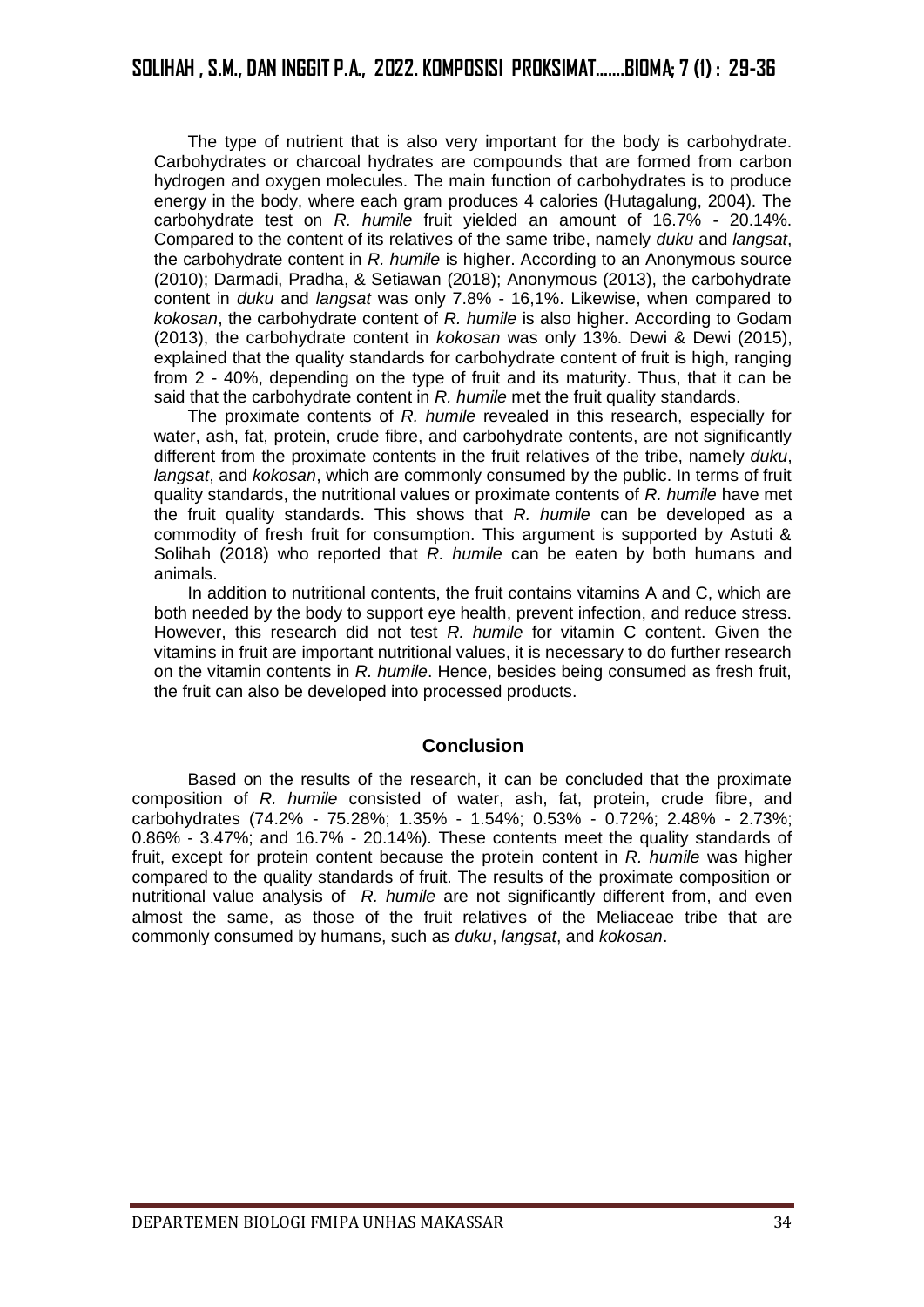# **References**

- Anonymous. 2010. Kandungan gizi Duku Langsat. http://eemooesprit.blogspot.com/2010/10/duku-langsat.html. Downloaded on May 16, 2019.
- Anonymous. 2013. Isi Kandungan Gizi Buah Duku. Aku Buah Sehat. [https://akubuahsehat.blogspot.com/2013/11/isi-kandungan-gizi-buah-duku.html.](https://akubuahsehat.blogspot.com/2013/11/isi-kandungan-gizi-buah-duku.html) Downloaded on May 17, 2019.
- Astuti, I.P & S. M. Solihah. 2018. Biogeografi, Fenologi, dan Pemanfaatan Reinwardtiodendron humile (Hassk.) Mabb. di Indonesia. *Buletin Kebun Raya*,  $21(2): 89 - 98.$
- Aventi. 2015. Penelitian Pengukuran Kadar Air Buah. *Prosiding Seminar Nasional Cendekiawan*: 12-27.
- Badan Litbang Pertanian. 2012. Prospek Usaha Tani Tanaman Duku (*Lansium domesticum*). Pusat Penelitian dan Pengembangan Hortikultura, Balai Penelitian Tanaman Buah Tropika. Solok, Sumatera Barat.
- Darmadi, D. Pradha, & S. E. Setiawan. 2018. Efektifitas Ekstrak Kulit Duku (*Lansium domesticum* Corr) Terhadap Mortalitas Pedikulus Humanus Capitis Sebagai Penyebab Pedikulosis Pada Anak. *Journal of Pharmacy and Science*, 1(2): 10- 19.
- Dewi, N. P. D. S & L. P. I. S., Dewi. 2015. Standar Mutu Buah Buahan dan Hasil Olahannya. Politeknik Kesehatan Denpasar Prodi Div Gizi Dasar. Denpasar.
- Godam. 2013. Kandungan Gizi Buah Kokosan Komposisi Nutrisi Bahan Makanan. Ilmu Pengetahuan. (http://www.organisasi.org/1970/01/isi-kandungan-gizi-buahkokosan-komposisi-nutrisi-bahan-makanan.html#.XHOhYz). Accessed on April 5, 2019.
- Hutagalung, H. 2004. Karbohidrat. Bagian Ilmu Gizi Fakultas Kedokteran Universitas Sumatera Utara. USU digital library. http://repository.usu.ac.id/bitstream/handle/123456789/3561/gizi halomoan.pdf?sequence=1. Accessed on May 16, 2019.
- Jansen P. C. M., J. Jukema, L. P. A. Oyen, & T. G. van Lingen. 1992. *Reinwardtiodendron humile in Verheij & Coronel (ed). Edible Fruits and Nuts*. Plants Resources of South-East Asia. Bogor.
- Kusharto. C. M. 2006. Serat Makanan Dan Peranannya Bagi Kesehatan. *Jurnal Gizi dan Pangan*, 1(2): 45-54.
- Landeng, P. J., E. Suryanto, & L. I. Momuat. 2017. Komposisi Proksimat Dan Potensi Antioskidan Dari Biji Jagung Manado Kuning (*Zea Mays* L.). *Chemical Program*,  $10(1)$ : 36 – 44.
- Mayanti, T. 2009. Kandungan Kimia dan Bioaktivitas Tanaman Duku. Disertasi. UNPAD PRESS. Bandung.
- Norhayati, A. H., M. A. Khalili, Z. Hulwany, I. S. Munira, A. Amin, D. Muralidhara, A. Zubaidi. 2016. Potential Effects of Duku (*Lansium domesticum* Corr) And Langsat (*Lansium domesticum* Jack) Extracts on The Growth Of *Bifidobacteria* Spp.International Journal of Pharmacy and Pharmaceutical Sciences, 8(11): 69- 74.